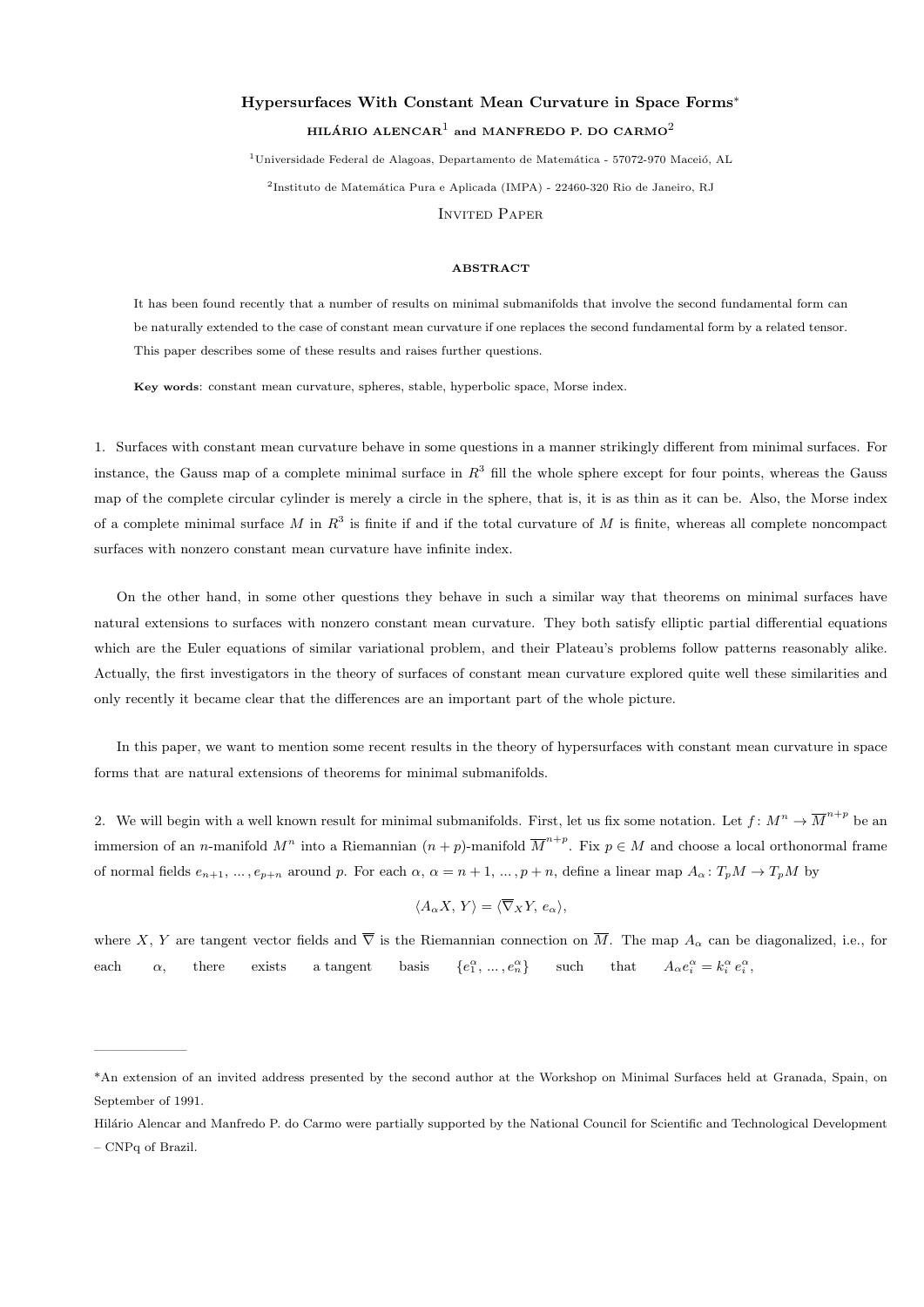$i = 1, \ldots, n$ . We then define the mean curvature normal vector:

$$
H = \sum_{\alpha} \left( \frac{1}{n} \sum_{i} k_i^{\alpha} \right) e_{\alpha},
$$

and the square of the normal of the second fundamental form:

$$
|A|^2 = \sum_{i\alpha} (k_i^{\alpha})^2
$$

.

It is known that, up to orientations, the above objects do not depend on the choices made.

Let us now specialize to the case where  $M^n$  is compact,  $\overline{M}^{n+p}$  is the sphere  $S^{n+p}(c) \subset R^{n+p+1}$  with curvature  $c > 0$  in the euclidean space  $R^{n+p+1}$ , and f is a minimal immersion  $(H \equiv 0)$ .

THEOREM A. (Simons, 1968, Chern-do-Carmo-Kobayashi, 1970, Lawson, 1969). Assume that  $|A|^2 \leq nc\left(2-\frac{1}{p}\right)^{-1}$ . Then:

- (i) Either  $|A|^2 \equiv 0$  (and  $M^n$  is totally geodesic in  $S^{n+p}(c)$ ) or  $|A|^2 \equiv nc\left(2-\frac{1}{p}\right)^{-1}$ .
- (ii)  $|A|^2 \equiv nc\left(2-\frac{1}{p}\right)^{-1}$  if and only if: a)  $p = 1$ , and  $M^n$  is locally a Clifford torus, i.e., a product of spheres of appropriate radii, in  $S^{n+1}(c)$ . b)  $p = 2$ , and  $M^n = M^2$  is locally a Veronese surface in  $S^4(c)$ .

We want to extend the above theorem to the case of constant mean curvature. For that, it is convenient to modify slightly the second fundamental form and to introduce a new linear map  $\phi_{\alpha}: T_pM \to T_pM$  by

$$
\langle \phi_{\alpha} X, Y \rangle = - \langle A_{\alpha} X, Y \rangle + \langle H, e_{\alpha} \rangle \langle X, Y \rangle.
$$

We define a tensor  $\phi \colon T_p M \to T_p M^{\perp}$  by  $\phi(X, Y) = \sum_{\alpha} \langle \phi_{\alpha} X, Y \rangle e_{\alpha}$ . The map  $\phi_{\alpha}$  can also be diagonalized:

$$
\phi_{\alpha}(e_i^{\alpha}) = \mu_i^{\alpha} e_{\alpha}.
$$

It can be readily checked that trace  $\phi_{\alpha} = 0$ , and that

$$
|\phi|^2 \stackrel{\text{def}}{=} \sum_{i\alpha} (\mu_i^{\alpha})^2 = \frac{1}{2n} \sum_{i\jmath\alpha} (k_i^{\alpha} - k_j^{\alpha})^2.
$$

Notice that while  $|A|^2$  measures how far is  $M^n \subset \overline{M}^{n+p}$  from being totally geodesic,  $|\phi|^2$  measures how far it is from being totally umbilic.

It turns out that  $\phi$  is precisely what is needed to extend the above theorem to constant mean curvature.

Consider first the case of codimension  $p = 1$  and let us restrict ourselves, for convenience, to the unit sphere  $S^{n+1}(1)$ . Thus  $M^n$  is compact and  $f: M^n \to S^{n+1}$  is a hypersurface with constant mean curvature H. Without loss of generality, we can assume that  $H \geq 0$ . For each H, set

$$
P_H(x) = x^2 + \frac{n(n-2)}{\sqrt{n}(n-1)}Hx - n(H^2 + 1),
$$

and let  $B_H$  be the square of the positive root of  $P_H(x) = 0$ . Notice that  $B_0 = n$ .

Before the statement of the next theorem, we need a definition. An  $H(r)$ -torus in  $S^{n+1}(1)$  is obtained by taking the product immersion  $S_r^{n-1} \times S_{\sqrt{1-r^2}}^1 \subset R^n \times R^2$ , where, for instance,  $S_r^{n-1}$  is a sphere of radius r in  $R^n$ . It is easily checked that an  $H(r)$ -torus is actually contained in  $S^{n+1}(1)$  and has constant mean curvature.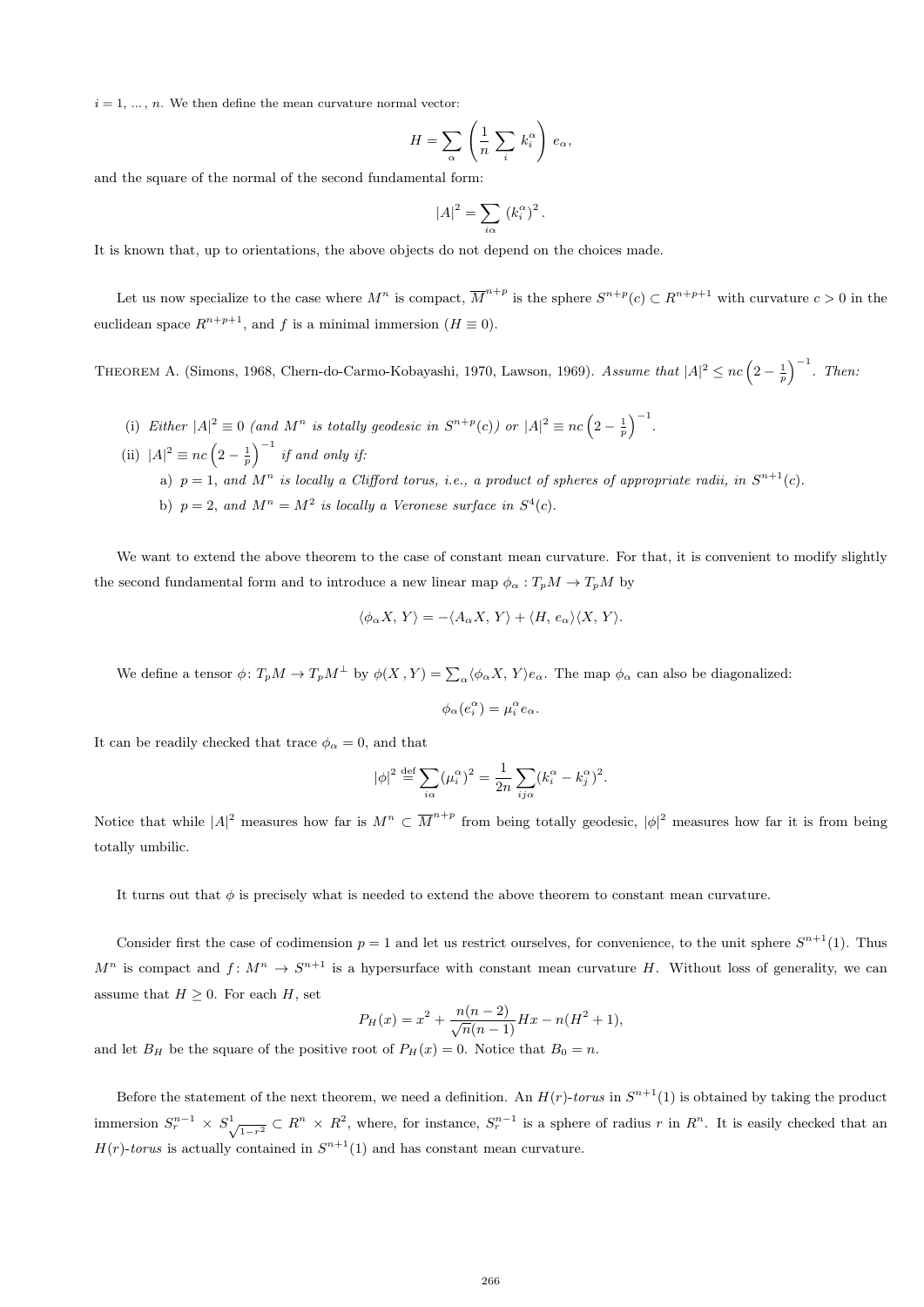THEOREM 1. (Alencar & do Carmo, 1994). Assume that  $|\phi|^2 \leq B_H$ . Then:

- (i) Either  $|\phi|^2 \equiv 0$  (and M is totally umbilic) or  $|\phi|^2 \equiv B_H$ .
- (ii)  $|\phi|^2 \equiv B_H$  if and only if:
	- a)  $H = 0$  and  $M^n$  is locally a Clifford torus.
	- b)  $H \neq 0, n \geq 3$ , and  $M^n$  is locally an  $H(r)$ -torus with  $r^2 < \frac{n-1}{n}$ .
	- c)  $H \neq 0$ ,  $n = 2$ , and  $M^n$  is locally an  $H(r)$ -torus, for any  $r \neq \frac{n-1}{n}$ ,  $0 < r < 1$ .

REMARK 1. A curious fact is that not all  $H(r)$ -tori appear in the equality case (b), but only those for which  $r^2 < \frac{n-1}{n}$ . It can be easily checked that those  $H(r)$ -tori for which  $r^2 > \frac{n-1}{n}$  have  $|\phi|^2 > B_H$ . We will come back to this later.

REMARK 2. An upper bound for  $|\phi|^2$  which implies that below this bound  $M^n$  is totally umbilic has been obtained by (Okumura, 1974). However, the bound obtained there is not sharp.

We now consider the case of codimension  $p > 1$ . In this situation, the natural definition of constant mean curvature is that the mean curvature vector  $H$  is parallel in the normal connection. It is curious that, apparently, there is no variational interpretation of this condition for  $p > 1$ . At any rate, the problem of extending Theorem 1 to this situation makes sense and was solved by Walcy Santos in her Doctor's thesis at IMPA. The results are as follows.

Let W be compact and let  $f: M^n \to S^{n+p}(1)$  be an immersion with parallel mean curvature vector H. When  $H \equiv 0$ , we assume that there exists a normal parallel direction. Set  $\phi_H = \langle \phi, H \rangle$ .

We will denote by  $S_r^n$  an n-sphere of radius r and by  $S^n(k)$  an n-sphere of curvature k. For simplicity, we will write  $S<sup>n</sup>(k) \hookrightarrow_u S<sup>n+1</sup>(1)$  to mean that  $S<sup>n</sup>(k)$  is an umbilic hypersurface of  $S<sup>n+1</sup>(1)$ .

THEOREM 2. (Santos, 1992). Assume that  $p > 1$  and that

(1) 
$$
|\phi|^2 \leq \left(\frac{p-1}{2p-3}\right) \left(-\frac{n(n-2)}{\sqrt{n(n-1)}}|\phi_H| + n(H^2+1)\right).
$$

Then:

- (i)  $|\phi| = const.$ , and either  $|\phi|^2 = 0$  or equality holds in (1).
- (ii) Equality holds in  $(1)$  if and only if one of the following cases occur:
	- a) M is a minimal Clifford torus

$$
S_{r_1}^m \times S_{r_2}^{n-m} \subset S^{n+1}(1+H^2) \hookrightarrow_u S^{n+2}(1),
$$

where

$$
r_1 = \left(\frac{m}{n(1+H^2)}\right)^{1/2}, \qquad r^2 = \left(\frac{n+m}{n(1+H^2)}\right)^{1/2},
$$

or  $M = M^2$  is a Veronese surface

$$
M^2 \subset S^4(1 + H^2) \hookrightarrow_u S^5(1).
$$

b) For all  $H_0$ ,  $0 \leq H_0 \leq H$ , M is an  $H_1(r)$ -torus

$$
S_r^{n-1} \times S_{r_1}^1 \subset S^{n+1}(1 + H_0^2) \hookrightarrow_u S^{n+2}(1),
$$

where

$$
H_1^2 + H_0^2 = H^2, \quad r^2 + r_1^2 = (1 + H_0^2)^{-1}.
$$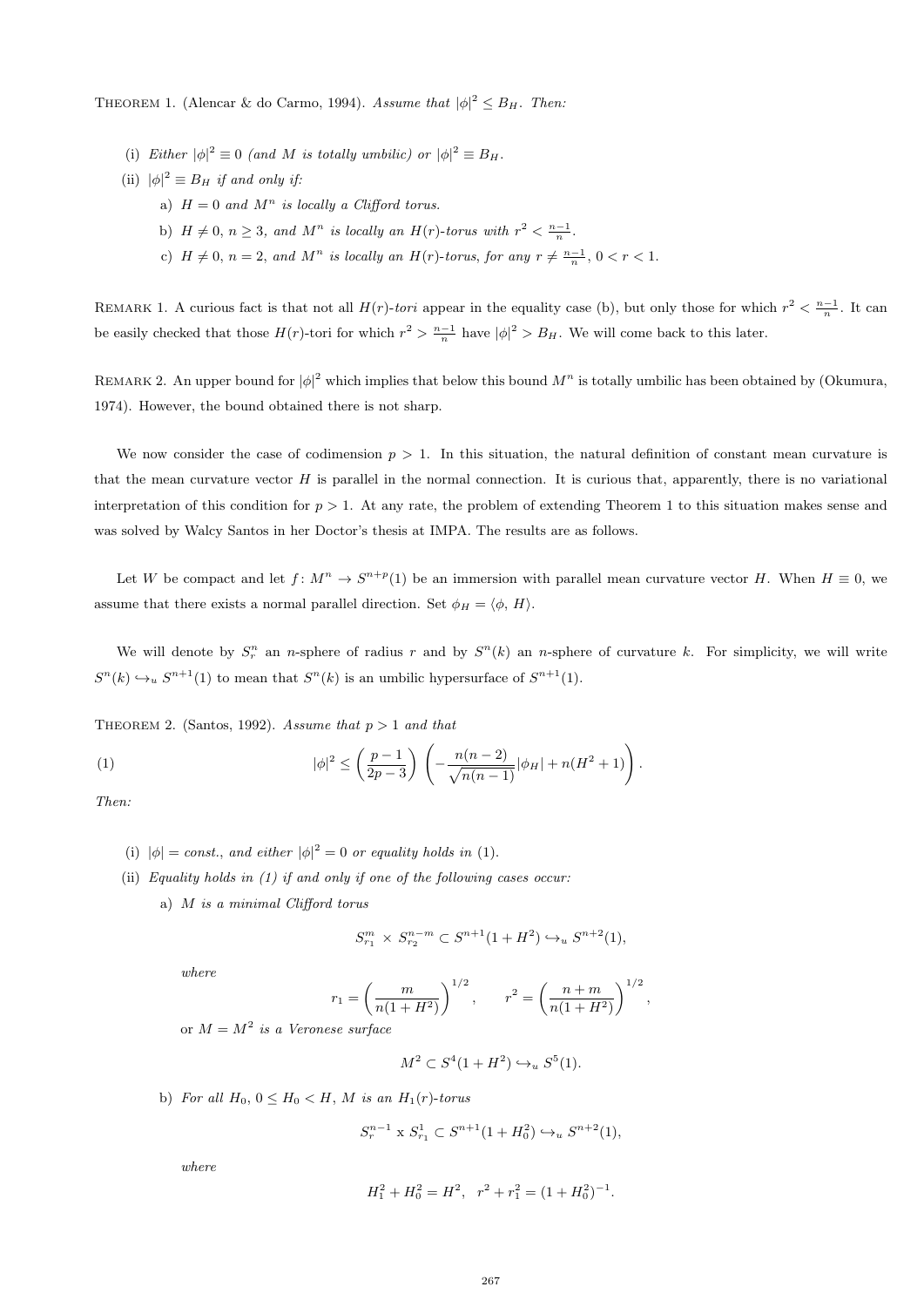If  $n \geq 3$ , we have only those  $H_1(r)$ -tori with  $r^2 < \frac{n-1}{n}(1+H_0^2)^{-1}$ ; if  $n = 2$ , the only condition is  $r^2 \neq \frac{1}{2}(1+H_0^2)^{-1}$ .

A further question raised by Theorem 1 can be described as follows. Let us restrict ourselves to  $p = 1$ , although the problems makes sense for any p. Consider the set of compact hypersurfaces  $M^n$  of  $S^{n+1}(1)$  with constant mean curvature H and with  $|\phi|^2$  = const. The question asks whether the set of values of  $|\phi|^2$  in this situation is discrete.

For  $H \equiv 0$ , this question was posed in (Chern, do Carmo & Kobayashi, 1970) about 20 years ago and, even in this simpler case, little progress has been made. The most important contribution is due to (Peng & Terng, 1983) who proved that if  $n = 3$ ,  $H \equiv 0, |A|^2 = \text{const.}$ , and  $3 < |A|^2 \leq 6$ , then  $|A|^2 \equiv 6$ ; in this latter case,  $M^3$  is an isoparametric hypersurface of  $S^4(1)$  with three distinct principal curvatures.

Let us recall that a hypersurface of a space form is called *isoparametric* if all principal curvatures are constant. In the case of hypersurfaces  $M^3 \,\subset S^4(1)$ , they are well known and are: umbilic  $(k_1 = k_2 = k_3)$ , H-tori  $(k_1 = k_2 \neq k_3)$  or the so-called Cartan hypersurfaces  $(k_1, k_2, k_3)$  distinct). The principal curvatures can be explicitly computed, and in each of the above three families there is one minimal hypersurface.

For  $H \neq 0$ , there is the recent result of Almeida & Brito who generalized the result of Peng & Terng to constant mean curvature.

THEOREM 3. (Almeida & Brito, 1990). Let  $M^3$  be a compact and let  $f: M^3 \to S^4(1)$  be an immersion with constant mean curvature H. Assume that  $|\phi|^2 = \text{const.}$  and that  $|\phi|^2 \leq 6 + 6H^2$ . Then  $M^3$  is an isoparametric hypersurface of  $S^4(1)$ . Furthermore, if  $4+6H^2 \le |\phi|^2 \le 6+6H^2$  then  $|\phi|^2 = 6+6H^2$  and  $M^3$  is a Cartan hypersurface.

The result of Almeida & Brito solves the above question for  $n = 3$  and  $|\phi|^2 \leq 6 + 6H^2$ . It also throws some light on what happens to some  $H(r)$ -tori that are missing in Theorem 1, namely, those for which  $r^2 > \frac{2}{3}$ : they all lie in the interval  $B_H < |\phi|^2 < 4 + 6H^2$ .

An approximate graphic representation of all these results appear in Fig. 1.<sup>\*</sup>

3. We now pass to another question where the map  $\phi$  appears naturally; this time the ambient space is the euclidean space  $R^{n+1}$ .

Let  $M^n$  be a complete noncompact hypersurface of  $R^{n+1}$ . Let  $p \in M$  and denote by  $B_R(p) = B_R$  the geodesic ball of center p and radius R in the induced metric. If M is minimal, we say that M is stable if for all piecewise smooth functions  $f: M \to R$ with compact support, we have that

(1) 
$$
\int_M |\nabla f|^2 dM \ge \int_M |A|^2 f^2 dM;
$$

here  $\nabla f$  is the gradient of f in the induced metric and  $|A|^2$  is the square of the norm of the second fundamental form. The following is a kind of Bernstein theorem, where we have replaced graphs by stable and added a growth condition on  $|A|^2$ .

THEOREM B. (do Carmo & Peng, 1982). Let  $M^n$  be a minimal complete noncompact hypersurface of  $R^{n+1}$ . Assume that M is stable and that

$$
\lim_{R \to \infty} \frac{\int_{B_R} |A|^2 dM}{R^{2+2q}} = 0, \quad q < \sqrt{\frac{2}{n}}.
$$

<sup>\*</sup>After this paper was written, a paper by (Chang, 1993) showed that the area in Fig. 1 labeled with unknown is actually void.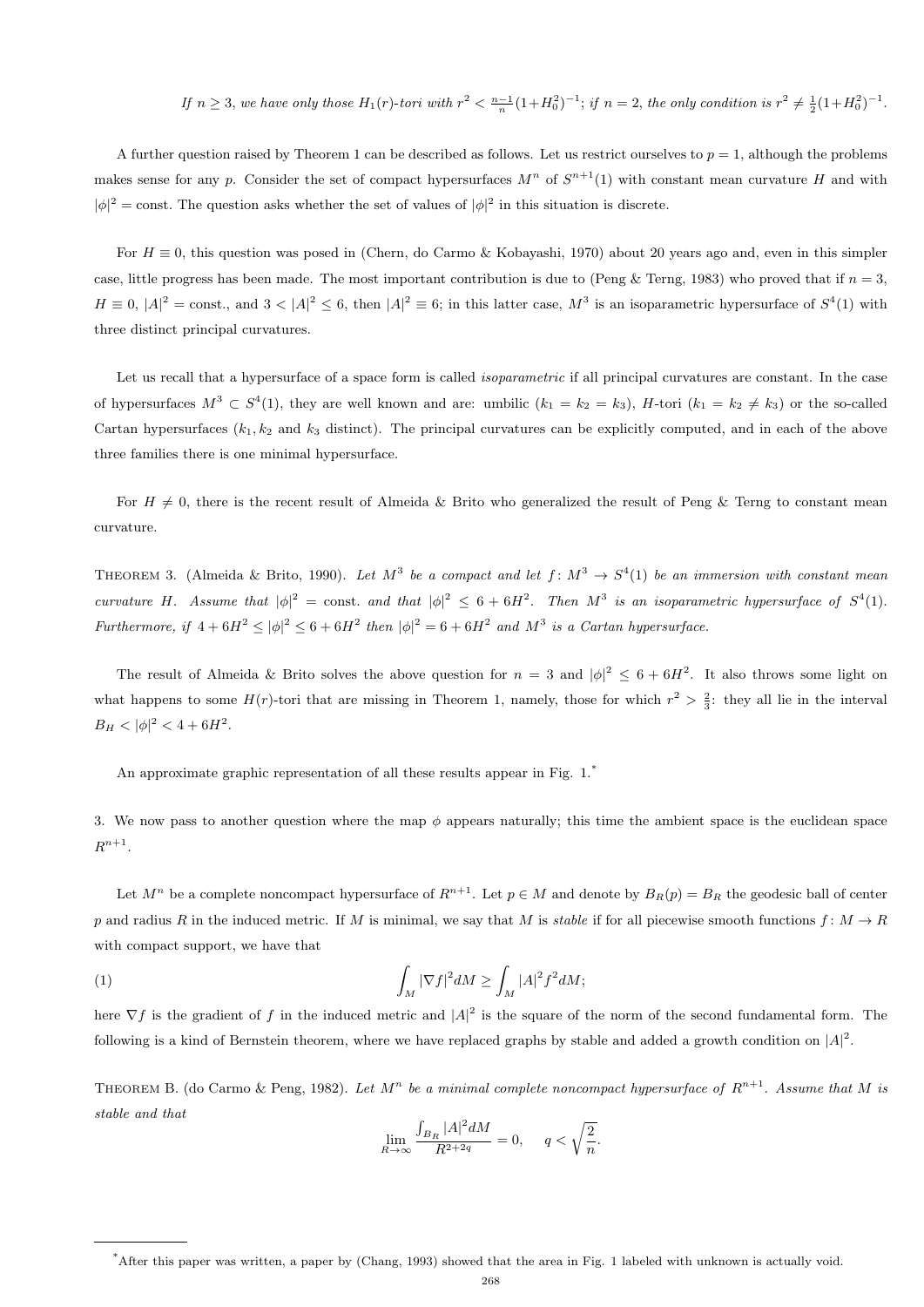Then  $M^n$  is a hyperplane of  $R^{n+1}$ .

To extend the above theorem to hypersurfaces with constant mean curvature H, we replace A by  $\phi$  and take into consideration the fact that stability for constant mean curvature means either condition (1) (strong stability) or that condition (1) holds only for those compactly supported f that satisfy  $\int_M f dM = 0$  (weak stability). This causes some additional complications in the proof of the desired extension. At any rate, the following theorem can be proved.



THEOREM 4. Let  $M^n$ ,  $n \leq 5$ , be a complete noncompact hypersurface of  $R^{n+1}$  with constant mean curvature H. Assume that M is strongly stable and that

$$
\lim_{R \to \infty} \frac{\int_{B_R} |\phi|^2 dM}{R^{2+2q}} = 0, \quad q \le \frac{2}{6n+1}.
$$

Then  $M^n$  is a hyperplane of  $R^{n+1}$ .

PROOF. We first need a version of Simmon's inequality for the tensor  $\phi$  rather than the tensor A.

Let  $\{e_1, \ldots, e_n\}$  be a local orthonormal frame on M that diagonalizes  $\phi$  at each point, i.e.,  $\phi e_i = \mu_i e_i$ . Then (cf. Alencar, do Carmo, 1994).

(2) 
$$
\frac{1}{2}\Delta |\phi|^2 = \sum_{ijk} \phi_{ijk}^2 + \sum_i \mu_i (tr\phi)_{ii} + \frac{1}{2} \sum_{ij} R_{ijij} (\mu_i - \mu_j)^2.
$$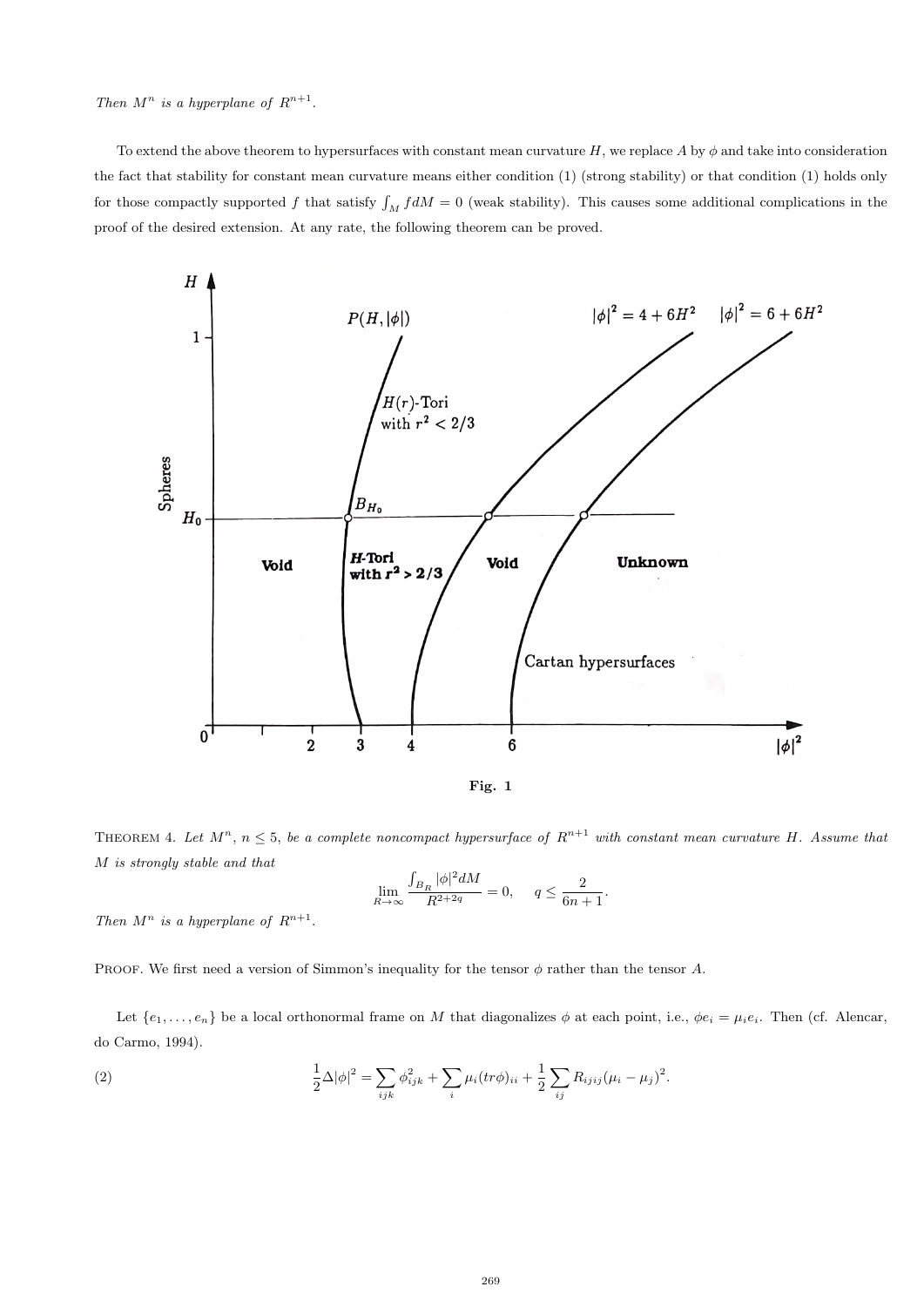Here  $\Delta$  is the Laplacian in the induced metric of M,  $\phi_{ijk}$  are the components of the covariant derivative of the tensor  $\phi$ , and  $R_{ijij}$  is the sectional curvature of the plane  $\{e_i, e_j\}$ . Since  $\mu_i = H - k_i$ , where  $k_i$  are the principal curvatures of the hypersurface, we obtain that  $tr\phi = \sum \mu_i = 0$ . By Gauss' formula, we conclude that the last term in (2) is given by

(3)  

$$
\frac{1}{2} \sum_{ij} R_{ijij} (\mu_i - \mu_j)^2 = \frac{1}{2} \sum_{ij} \mu_i \mu_j (\mu_i - \mu_j)^2
$$

$$
-\frac{H}{2} \sum_{ij} (\mu_i + \mu_j) (\mu_i - \mu_j)^2 + \frac{H^2}{2} \sum_{ij} (\mu_i - \mu_j)^2.
$$

Now, since  $\sum \mu_i = 0$ , it is easily checked that

(4) 
$$
\sum_{ij} (\mu_i - \mu_j)^2 = 2n|\phi|^2,
$$

(5) 
$$
\sum_{ij} (\mu_i + \mu_j)(\mu_i - \mu_j)^2 = 2n \sum_i \mu_i^3,
$$

(6) 
$$
\sum_{ij} \mu_i \mu_j (\mu_i - \mu_j)^2 = \left(\sum_i \mu_i^2\right)^2 = -2|\phi|^4.
$$

From  $(2)-(6)$ , it follows that

(7) 
$$
\frac{1}{2}\Delta|\phi|^2 = |\phi|\Delta|\phi| + |\nabla|\phi||^2 = \sum_{ijk}\phi_{ijk}^2 - |\phi|^4 - nH\sum_i\mu_i^3 + nH^2|\phi|^2.
$$

Again, since  $\sum_i \mu_i = 0$ , it follows by an argument in (do Carmo-Peng, 1982 cf. Eqs.(2.3) and (2.4)) that

(8) 
$$
\sum_{ijk} \phi_{ijk}^2 \geq \frac{2}{n} |\nabla |\phi||^2 + |\nabla |\phi||^2.
$$

Furthermore, by using a lemma of Okumura (for a proof, see Alencar, do Carmo, 1991, Lemma 2.6), we have

(9) 
$$
\sum_{i} \mu_i^3 \leq \frac{n-2}{\sqrt{n(n-1)}} |\phi|^3.
$$

Finally, by putting together (7), (8) and (9), we obtain the following version of Simmons' inequality

(10) 
$$
|\phi||\nabla|\phi|| + |\phi|^4 + \frac{n(n-2)}{\sqrt{n(n-1)}}H|\phi|^3 - nH^2|\phi|^2 \geq \frac{2}{n}|\nabla|\phi||^2.
$$

Now, introduce  $f|\phi|^{1+q}$  in the stability inequality (1). We obtain noticing that  $|A|^2 = |\phi|^2 + nH^2$ ,

(11)  
\n
$$
\int_{M} (|\phi|^{4+2q} + nH^2 |\phi|^{2+2q}) f^2
$$
\n
$$
\leq (1+q)^2 \int_{M} |\phi|^{2q} |\nabla |\phi||^2 f^2 + 2(1+q) \int_{M} |\phi|^{2q+1} f(\nabla f \cdot \nabla |\phi|)
$$
\n
$$
+ \int_{M} |\phi|^{2q+2} |\nabla f|^2.
$$

Inequalities (10) and (11) will be the geometric informations that we need to prove Theorem (4).

The proof now follows essentially the pattern of (do Carmo, Peng, 1982) taking into account the presence of terms that contain H. We only stress those points which may lead to some differences.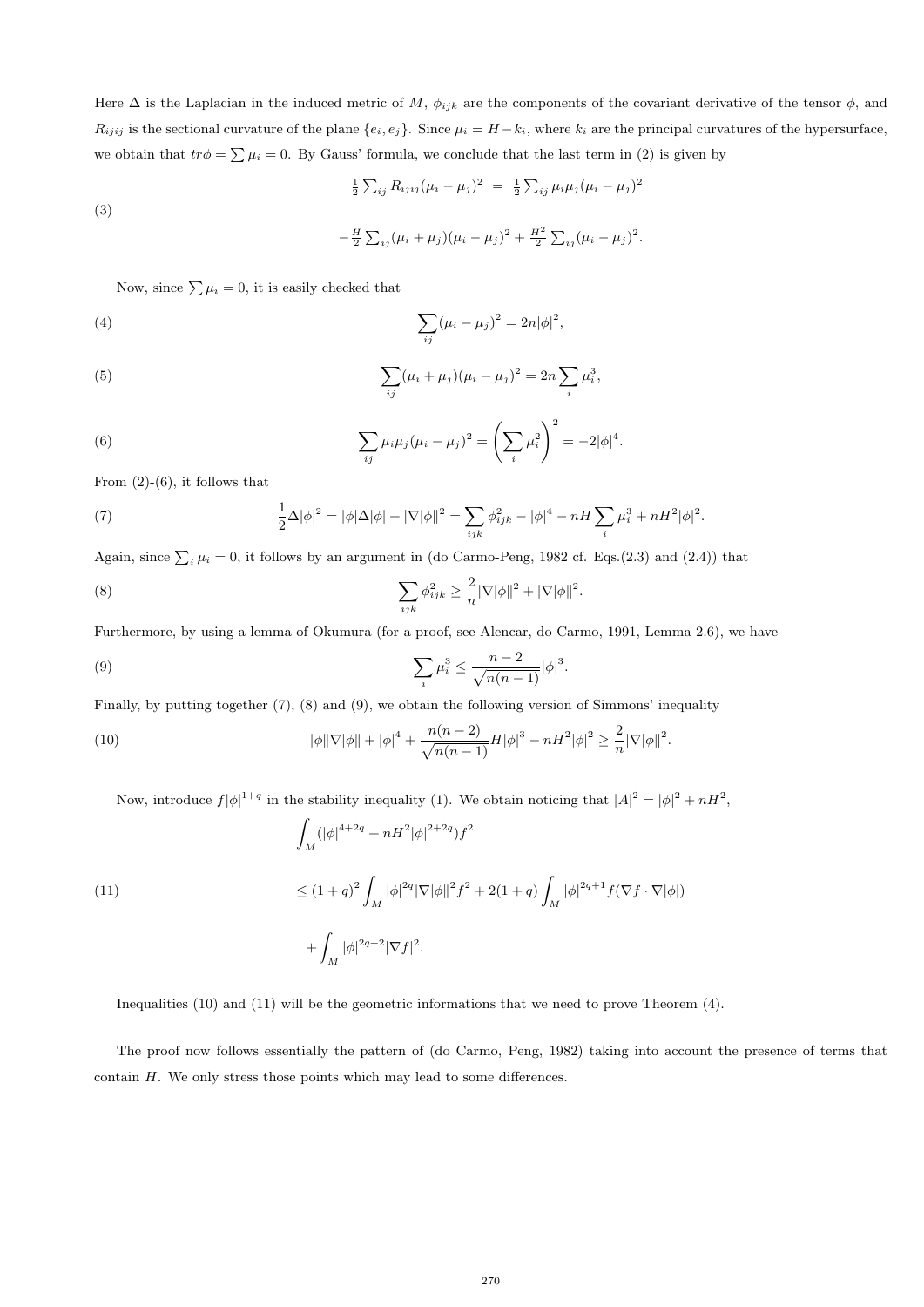Multiplying (10) by  $|\phi|^{2q} f^2$  and integrating over M, we obtain

$$
\frac{2}{n} \int_M |\phi|^{2q} f^2 |\nabla |\phi||^2 \le \int_M |\phi|^{2q+1} f^2 \Delta |\phi| + \int_M |\phi|^{4+2q} f^2
$$

$$
+ \frac{n(n-2)}{\sqrt{n(n-1)}} H \int_M |\phi|^{2q+3} f^2 - nH^2 \int_M |\phi|^{2+2q} f^2.
$$

$$
\int |\phi|^{2q+1} f^2 \Delta |\phi| = - \int \nabla (|\phi|^{2q+1} f^2) \cdot \nabla |\phi|
$$

Since

(14)

$$
\int_M |\phi|^{2q+1} f^2 \Delta |\phi| = - \int_M \nabla (|\phi|^{2q+1} f^2) \cdot \nabla |\phi|
$$

$$
= -(2q+1)\int_M |\phi|^{2q} f^2 |\nabla |\phi||^2 - 2 \int_M |\phi|^{2q+1} f(\nabla |\phi| \cdot \nabla f),
$$
   
uality and multiplying it by  $(1+q)$ .

we have, by using the above inequality and multiplying it by  $(1+q),$  $\frac{1 \text{ multiplying it}}{2 \cdot \frac{c}{c}}$ 

(12)  
\n
$$
(1+q)\left(\frac{2}{n}+2q+1\right)\int_M |\phi|^{2q} f^2 |\nabla |\phi||^2
$$
\n
$$
\leq (1+q)\int_M |\phi|^{4+2q} f^2 - 2(1+q)\int_M |\phi|^{2q+1} f(\nabla f \cdot \nabla |\phi|)
$$
\n
$$
+\frac{n(n-2)}{\sqrt{n(n-1)}} (1+q)H \int_M |\phi|^{2q+3} f^2 - nH^2 (1+q) \int_M |\phi|^{2+2q} f^2.
$$

Now, sum up (12) and (11) to obtain, after simplification,

(13) 
$$
(1+q)\left(\frac{2}{n}+q\right)\int_{M}|\phi|^{2q}f^{2}|\nabla|\phi||^{2} \leq q\int_{M}|\phi|^{4+2q}f^{2}+\int_{M}|\phi|^{2+2q}|\nabla f|^{2}
$$

$$
+(1+q)\frac{n(n-2)}{\sqrt{n(n-1)}}H\int_M |\phi|^{3+2q}f^2-(2+q)nH^2\int_M |\phi|^{2+2q}f^2.
$$

By using in the middle term of the right hand side of (11) the fact that

$$
2ab \le \varepsilon a^2 + \frac{1}{\varepsilon}b^2, \quad \text{for all} \quad \varepsilon > 0,
$$

 $\setminus$ 

 $\int_M |\phi|^{2+2q} |\nabla f|^2.$ 

with  $a = |f\nabla|\phi||$ ,  $b = |\phi||\nabla f|$ , we obtain that the stability inequality can be written as

$$
\int_M (|\phi|^{4+2q} + nH^2 |\phi|^{2+2q}) f^2
$$

$$
\leq (1+q)(1+q+\varepsilon)\int_M |\phi|^{2q}|\nabla|\phi||^2f^2+\bigg(1+\frac{1+q}{\varepsilon}
$$

By introducing (13) into (14), simplifying, and collecting terms, we obtain finally

(15) 
$$
\int_M f^2 |\phi|^{2+2q} \{A|\phi|^2 - B|\phi| + C\} \le D \int_M |\phi|^{2q+2} |\nabla f|^2,
$$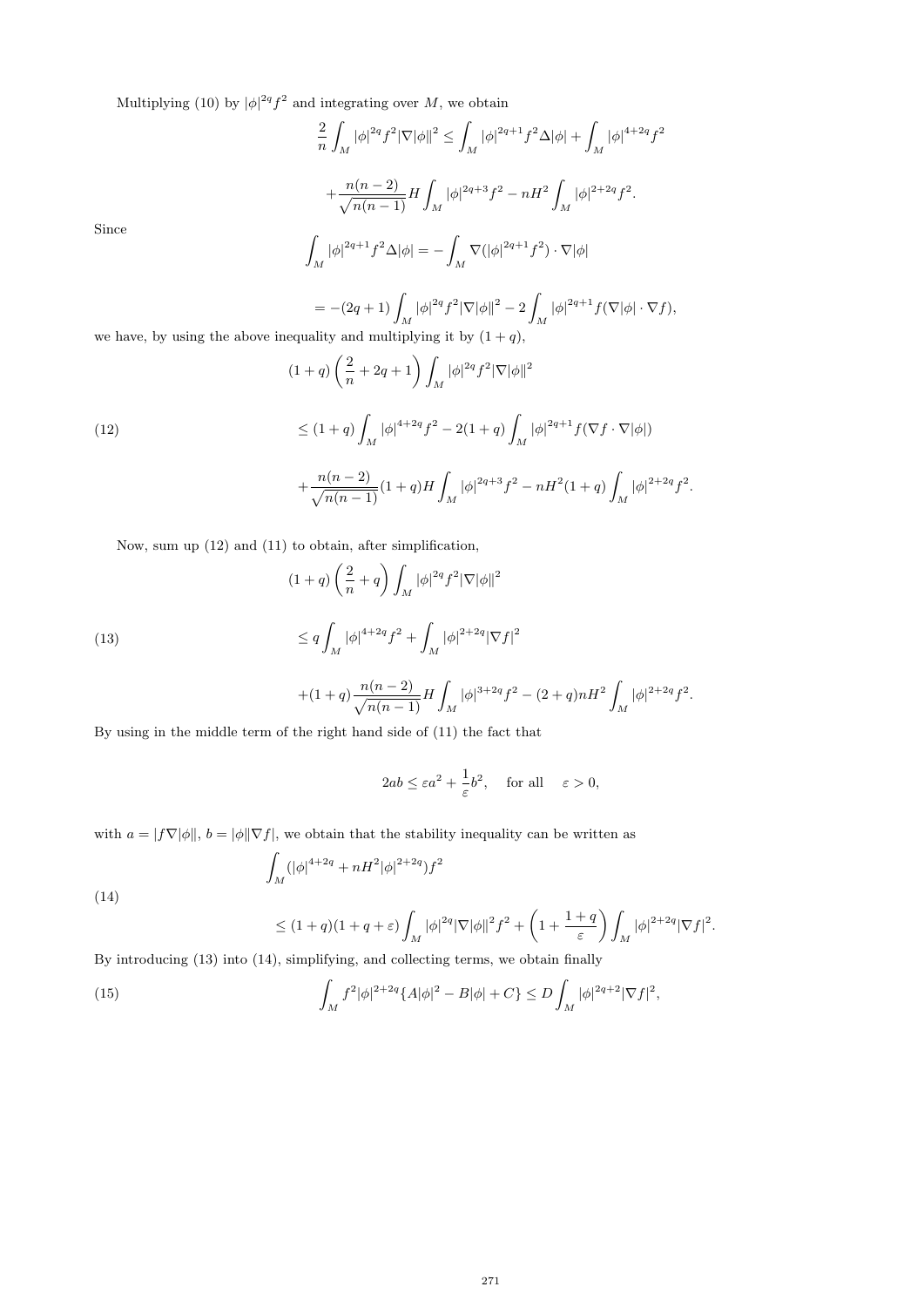where

$$
A = 1 - (1 + q + \varepsilon) \left(\frac{2}{n} + q\right)^{-1} q,
$$
  
\n
$$
B = (1 + q + \varepsilon) \left(\frac{2}{n} + q\right)^{-1} (1 + q) \frac{n(n-2)}{\sqrt{n(n-1)}} H,
$$
  
\n
$$
C = \left(1 + (1 + q + \varepsilon) \left(\frac{2}{n} + q\right)^{-1} (2 + q)\right) nH^2
$$
  
\n
$$
D = (1 + q + \varepsilon) \left(\frac{2}{n} + q\right)^{-1} + 1 + \frac{1 + q}{\varepsilon}.
$$

By using Young's inequality in (15) in the same way as it was used in (do Carmo, Peng, 1982, Eq. (2.11)), we obtain

(16) 
$$
\int_M f^2 |\phi|^{2+2q} \{A|\phi|^2 - B|\phi| + C\} \leq \delta \int_M f^2 |\phi|^{4+2q} + \beta_1 \int_M \frac{|\phi|^2 |\nabla f|^{2(1+q)}}{f^{2q}},
$$

where  $\beta_1 > 0$  is a constant (depending on n,  $\varepsilon$  and q) and  $\delta > 0$  can be made arbitrarily small.

Now we have to proceed somewhat differently from (do Carmo, Peng, 1982). Set  $\varepsilon = \frac{2}{6n+1}$ . By using the fact that  $q \leq \frac{2}{6n+1}$ , we can easily show that  $A > 0$ . If, in addition,  $n \leq 5$ , we claim that  $B^2 - 4AC < 0$ .

To see that, we first show by a long but straightforward computation that

$$
\Delta_n = B^2 - 4AC
$$
  
= 
$$
\frac{nH^2}{(n-1)(2+nq)^2} \{n^4q^4 + 2n^4(\varepsilon + 2n^4(\varepsilon + 2)q^3 + n^2(n^2\varepsilon^2 + 6n^2\varepsilon + 6n^2 - 16n + 16)q^2
$$
  
+ 
$$
2n[n^3\varepsilon^2 + (3n^2 - 8n + 8)n\varepsilon + 2(n^3 - 4n^2 - 4n + 8)]q
$$
  
+ 
$$
[n^2(n-2)^2\varepsilon^2 + 2n(n^3 - 4n^2 - 4n + 8)\varepsilon + n^4 - 4n^3 - 12n^2 + 16]\}.
$$

We first observe that

$$
n^4 - 4n^3 - 12n^2 + 16
$$

is negative for  $2 \le n \le 5$  and positive for  $n \ge 6$ . Further  $n^3 - 4n^2 + 8$  is positive for  $n \le 6$ . Thus if  $n \ge 6$  and q is sufficiently small, the above polynomial in q is positive. It follows that it suffices to check that  $\Delta_n < 0$ , for  $n = 2, 3, 4, 5$ . This can easily be done numerically and completes the proof of our claim.

Now set  $\overline{A} = A - \delta$  and choose  $\delta$  small enough so that we still have  $B^2 - 4\overline{AC} < 0$  and  $\overline{A} > 0$ . It follows from (16) that

.

(17) 
$$
\int_M f^2 |\phi|^{2+2q} \leq \beta_2 \int_M \frac{|\phi|^2 |\nabla f|^{2(1+q)}}{f^{2q}}
$$

By changing f into  $f^{1+q}$  in (17), we obtain our final estimate

$$
\int_M f^{2+2q} |\phi|^{2+2q} \le \beta_3 \int_M |\phi|^2 |\nabla f|^{2+2q},
$$

The proof now follows exactly as in (do Carmo Peng, 1982).

REMARK. The stronger result that Theorem 4 holds for weakly stable hypersurfaces is probably true. We can prove it with the additional assumption that  $T(R) = \int_{B_R} \phi dM$  has polynomial growth, i.e., there exist positive numbers c and  $\alpha$  such that  $T(R) \leq cR^{\alpha}$ . We will come back to that in a future paper.

4. We will describe still another question in which the tensor  $\phi$  appears in a natural way, this time in the hyperbolic space. The results here are incomplete and we hope that this may be looked upon as an interesting question.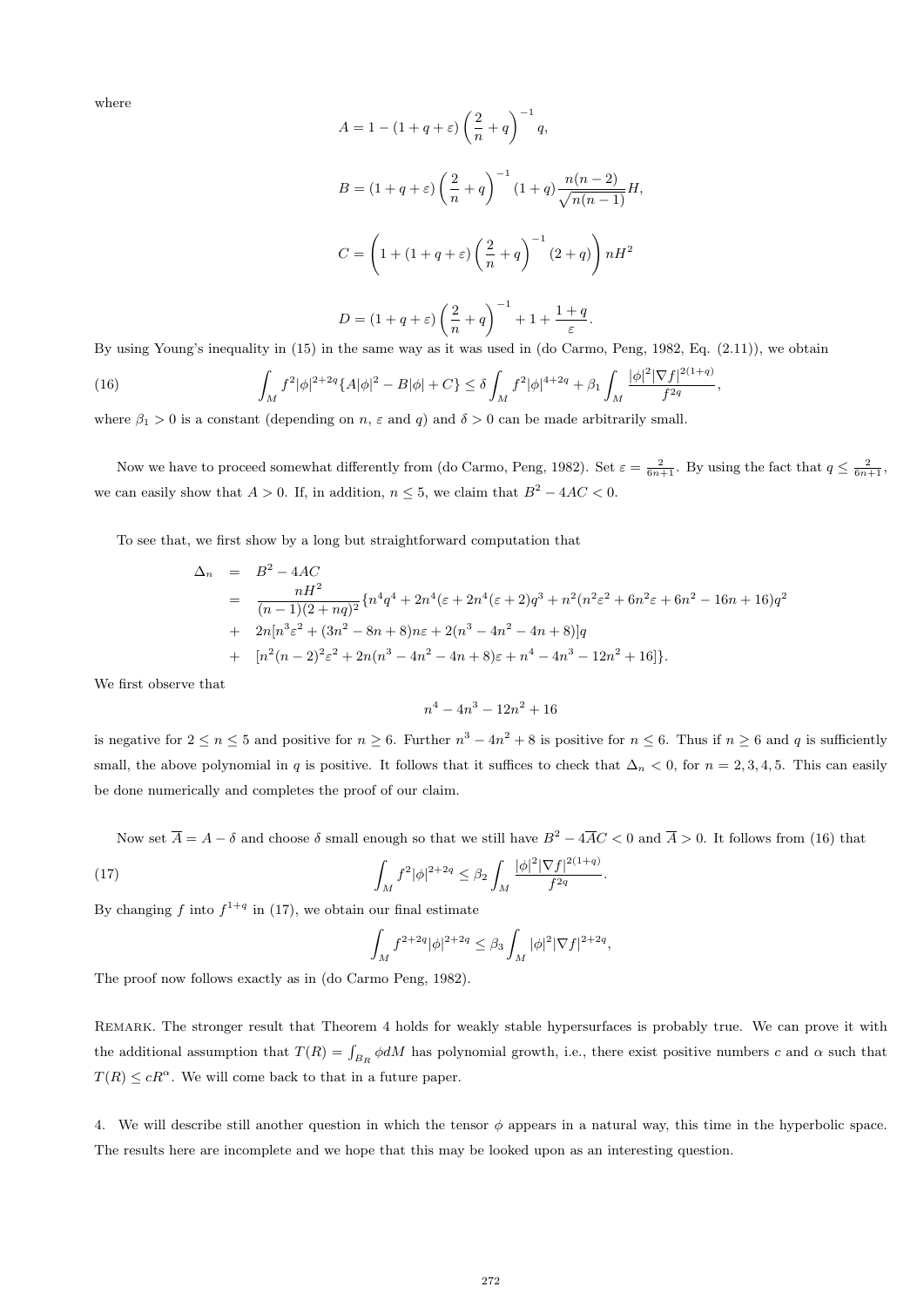Let  $M^2$  be a (two-dimensional) surface immersed in the hyperbolic space  $H^3(-1)$  of constant sectional curvature  $-1$ , and assume that it has constant mean curvature H. Assume furthermore that M is complete and consider the Morse Index  $Ind(M)$ of M. Then the following results are known:

1) If  $H^2 > 1$  (i.e., in the "euclidean range") then

$$
Ind(M) < \infty \leftrightarrow M
$$
 compact.

2) If  $H^2 = 1$ , then

$$
\mathrm{Ind}(M)<\infty \leftrightarrow \int_M |\phi|^2<\infty.
$$

(1) is a result of (A. Silveira, 1987). (2) generalizes the well known result of (Fischer-Colbrie, 1985) and can be found in (do Carmo & Silveira, 1990). It can be shown, by examples, that if  $H^2 < 1$ , Ind(M)  $< \infty$  does not imply that  $\int_M |\phi|^2 dM < \infty$ (actually there are examples of stable surfaces with constant H in  $H^3(-1)$ ,  $H^2 < 1$ , that have  $\int_M |\phi|^2 dM = \infty$ , (see Silveira, 1987 p. 635). The question is whether the converse holds, i.e., assuming  $H^2 < 1$ , does  $\int_M |\phi|^2 dM < \infty$  implies that Ind  $M < \infty$ ?

For  $H = 0$ , the above has been proved to be true by Geraldo de Oliveira in his Paris thesis (Oliveira, 1990). If the general case turns out to be true, it will give a nice picture for the behaviour of the Morse Index of surfaces in hyperbolic 3-space.\*

Let me conclude with a related question. We know of no example of a complete noncompact surface with constant mean curvature  $H \neq 0$  in  $R^3$  with  $\int_M |\phi|^2 dM < \infty$ . Are there such examples, or is it true that, in this case,  $\int_M |\phi|^2 dM < \infty$  implies that M is compact?

## **REFERENCES**

ALMEIDA, S. DE & BRITO, F., (1990), Closed 3–dimensional hypersurfaces with constant mean curvature and constant scalar curvature. Duke Math. J., 61: 195-206.

ALENCAR, H. & DO CARMO, M., (1994), Hypersurfaces with constant mean curvature in spheres. Proc. A.M.S., 120: 1223-1229.

- CHERN, S. S.; DO CARMO, M. & KOBAYASHI, S., (1970), Minimal submanifolds of a sphere with second fundamental form of constant length. In Functional Analysis and Related Fields, 59-75, edited by F. Browder. Springer-Verlag, Berlin.
- DO CARMO, M. & PENG, C. K., (1982), Stable complete minimal hypersurfaces. Proc. of the 1980 Beijing Symp. Eds. S. S. Chern and Wu Wen-Tsün, Gordan and Breach Science Pub., 1349-1358.
- DO CARMO, M. & DA SILVEIRA, A. M., (1990), Index and total curvature of surfaces with constant mean curvature. Proc. A.M.S., 110: 1009-1015.
- CHANG, S., (1993), A closed hypersurface with constant scalar and mean curvatures in  $S<sup>4</sup>$  is isoparametric. Comm. in Analysis and Geometry, 1: 73-100.

LAWSON, B., (1969), Local rigidity theorems for minimal hypersurfaces. Ann. of Math., 89: 187-197.

FISCHER-COLBRIE, D., (1985), On complete minimal surfaces with finite Morse index in three-manifolds. Invent. Math., 82: 121-132. OLIVEIRA, G. DE, (1990), Thesis, Université de Paris VII.

<sup>\*</sup>After this paper was written, the general case was shown to be true by Berard, do Carmo & Santos.